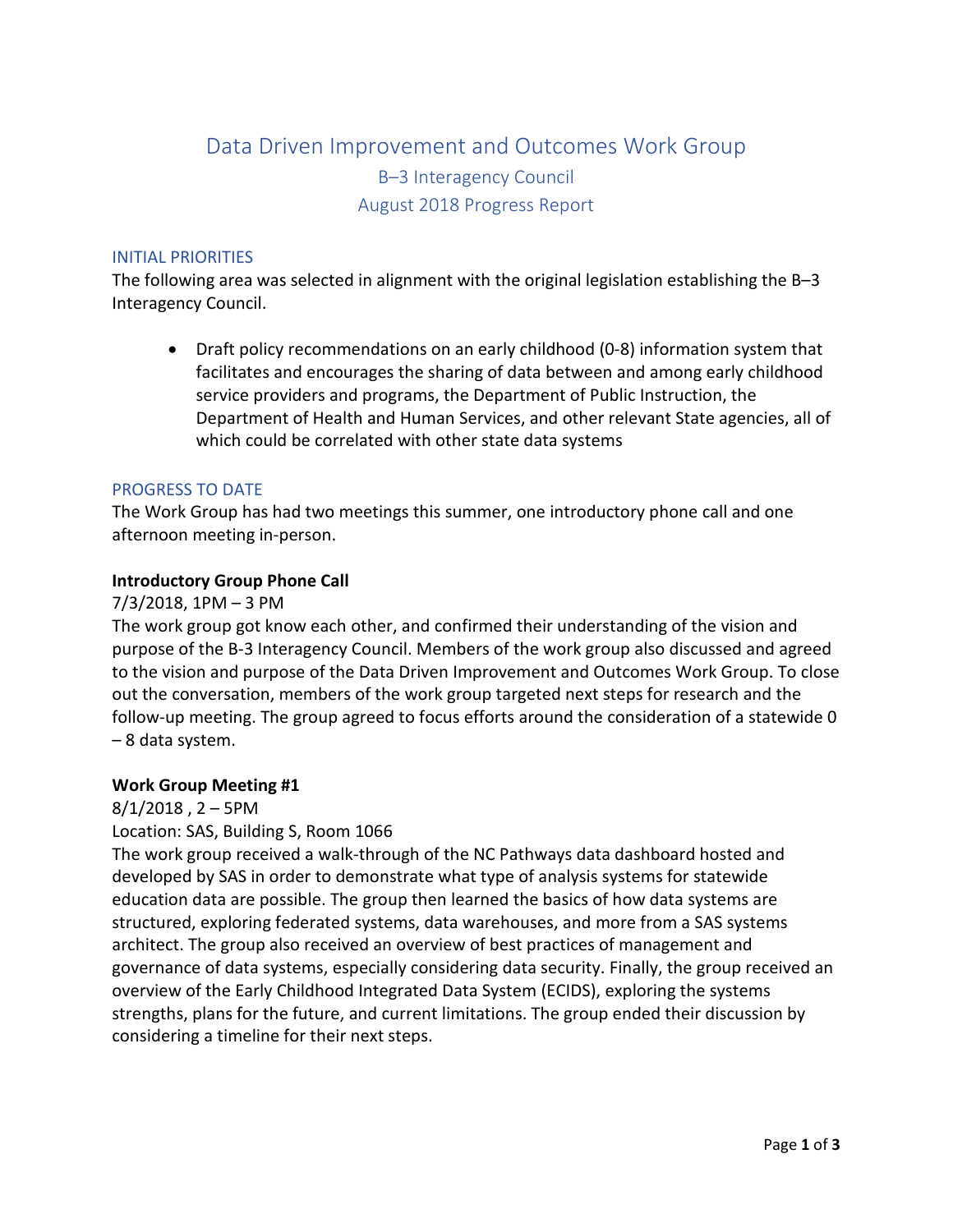# Transitions and Continuity Work Group B–3 Interagency Council August 2018 Progress Report

## INITIAL PRIORITIES

The Work Group has chosen to begin by prioritizing a focus that includes addressing current legislation related to Pre-K to kindergarten transitions, as well as grade-to-grade transitions for school age children through grade three. Additionally, the work group will focus on making recommendations to increase effective family engagement across this age/grade span.

## PROGRESS TO DATE

The work group has had one in-person meeting this summer and has scheduled three additional in-person meetings through December 2018.

## **Work Group Meeting #1**

7/13/2018, 10:00 AM – 1:00 PM

Location: DHHS, McBryde South Conference #246

Work group members introduced themselves and provided some information about their backgrounds and current roles. They then confirmed their understanding of the vision and purpose of the B-3 Interagency Council by reviewing the legislation that authorizes the Council. Next, they agreed upon the work group's purpose, goals, and outcomes to support the Council's charge. Work group members mapped out a shared understanding of the definition and scope of transitions that occur for children and families from birth through grade three and how continuity (in environments, standards, curriculum, assessment, expectations, experiences, etc.) supports smooth transitions. The work group confirmed that the birth through grade three system is broader than education, but that the work group's scope is specific to education. Finally, work group members agreed on methods of communication, file sharing, and reaching consensus.